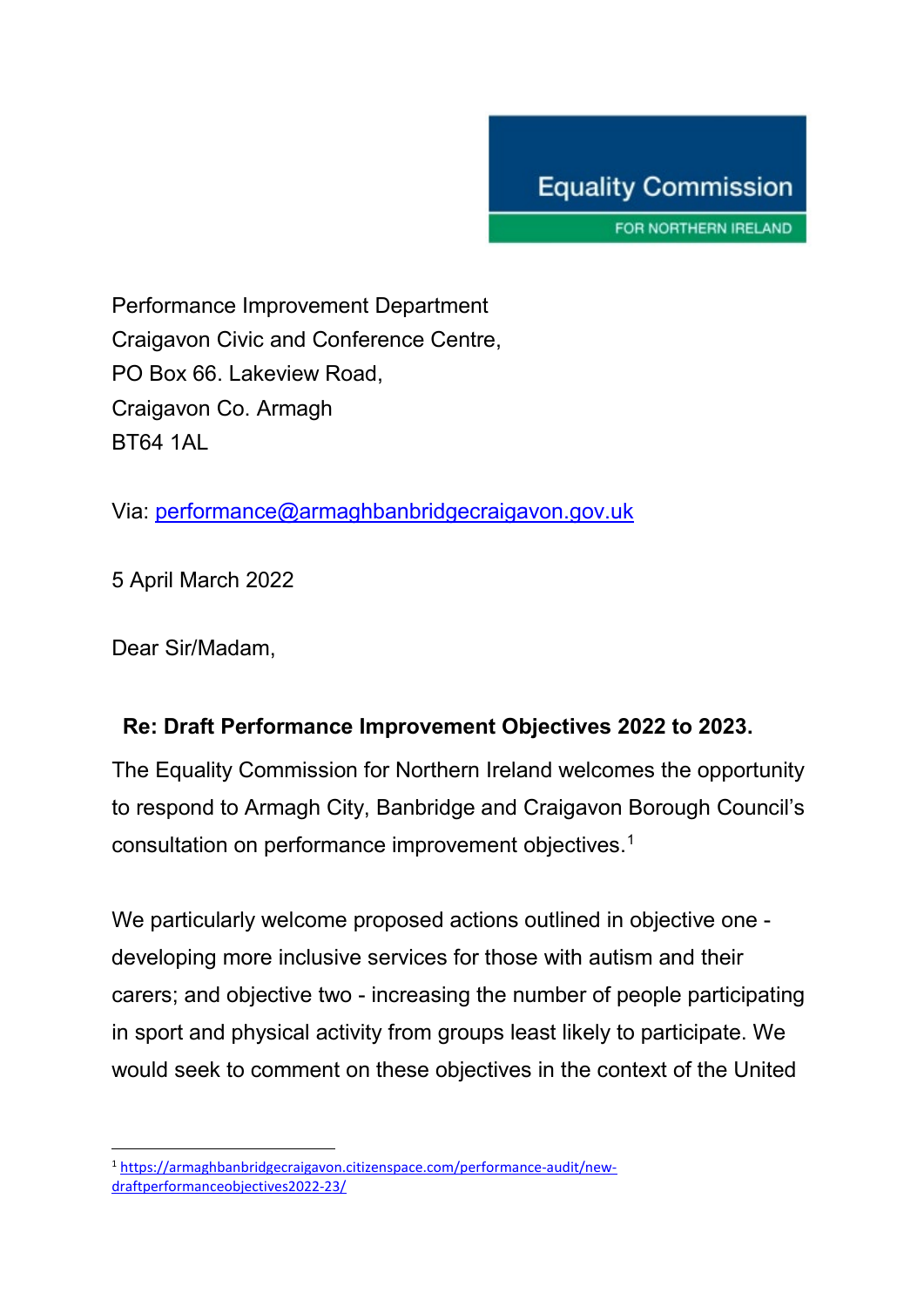Nations Convention on the Rights of Persons with Disabilities (UNCRPD).

The Equality Commission, together with the Northern Ireland Human Rights Commission, has been designated, under Article 33 (2) of the United Nations Convention on the Rights of Persons with Disabilities (UNCRPD), as the Independent Mechanism for Northern Ireland (IMNI) to promote, protect and monitor the implementation of the Convention in Northern Ireland.[2](#page-1-0)

## **United Nations Convention on the Rights of Persons with Disabilities (UNCRPD)**

The United Nations Convention on the Rights of Persons with Disabilities (UNCRPD) is an international treaty which identifies the rights of disabled people as well as the obligations on Parliament and the NI Assembly to promote, protect and ensure those rights. It aims to ensure that disabled people enjoy the same human rights as everyone else and that they can participate fully in society by receiving the same opportunities as others.

By ratifying the UN Convention in 2009, the UK is committed to promoting and protecting the full enjoyment of human rights by disabled people and ensuring they have full equality under the law.

<span id="page-1-0"></span> $\overline{a}$ <sup>2</sup> ECNI - UNCRPD - Addressing Inequality, Equality Commission NI (equalityni.org)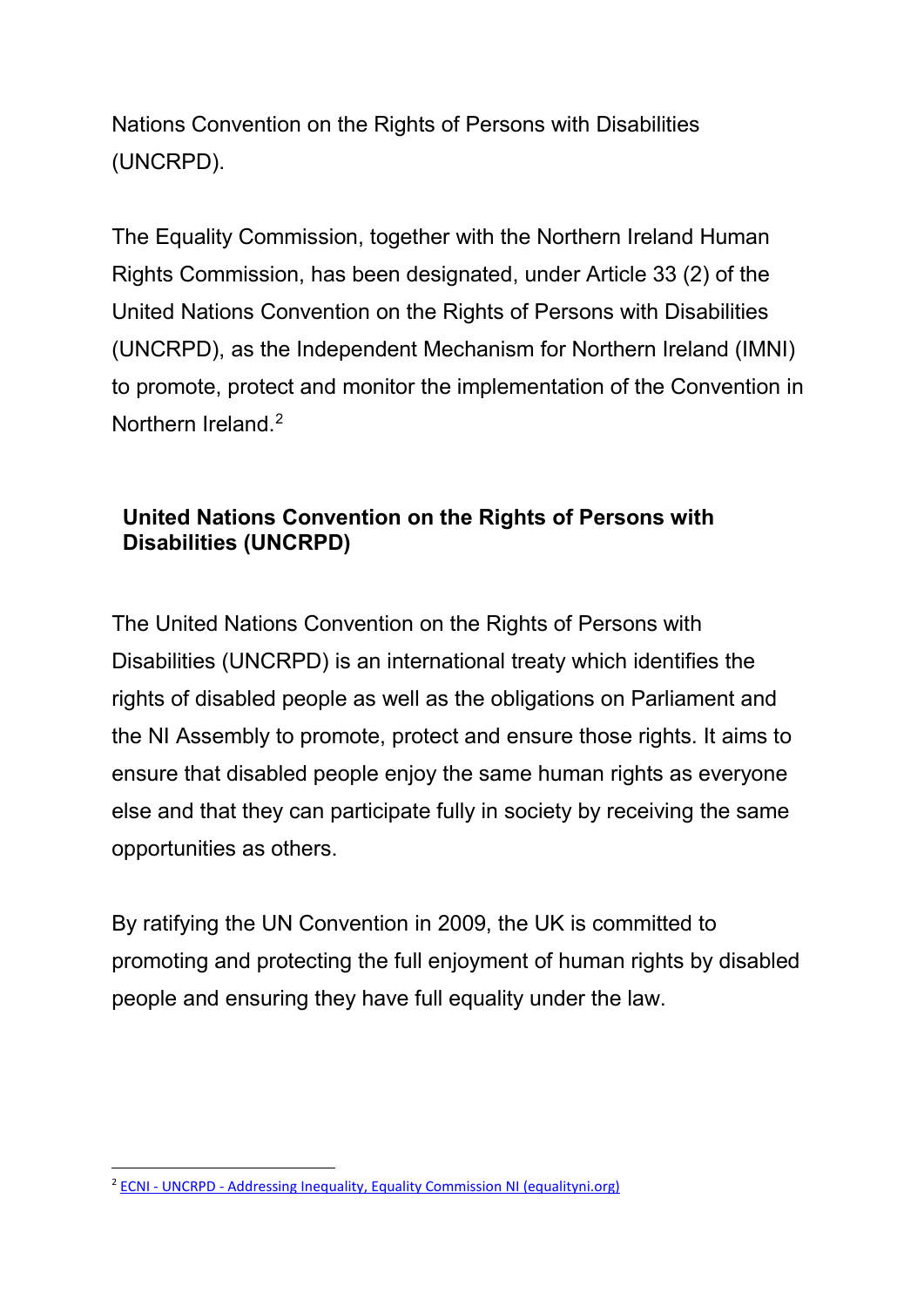Article 9 of the UNCRPD addresses the issue of **Accessibility** and states that: **'***To enable persons with disabilities to live independently and participate fully in all aspects of life, States Parties shall take appropriate measures to ensure to persons with disabilities access, on an equal basis with others, to the physical environment, to transportation, to information and communications, including information and communications technologies and systems, and to other facilities and services open or provided to the public, both in urban and in rural areas.'*

Article 30 addresses **Participation in cultural life, recreation, leisure and sport** and states that: '*With a view to enabling persons with disabilities to participate on an equal basis with others in recreational, leisure and sporting activities, States Parties shall take appropriate measures:*

*a) To encourage and promote the participation, to the fullest extent possible, of persons with disabilities in mainstream sporting activities at all levels;*

b) *To ensure that persons with disabilities have an opportunity to organize, develop and participate in disability-specific sporting and recreational activities and, to this end, encourage the provision, on an equal basis with others, of appropriate instruction, training and resources;*

*c) To ensure that persons with disabilities have access to sporting, recreational and tourism venues;*

*d) To ensure that children with disabilities have equal access with other children to participation in play, recreation and leisure and sporting activities, including those activities in the school system;*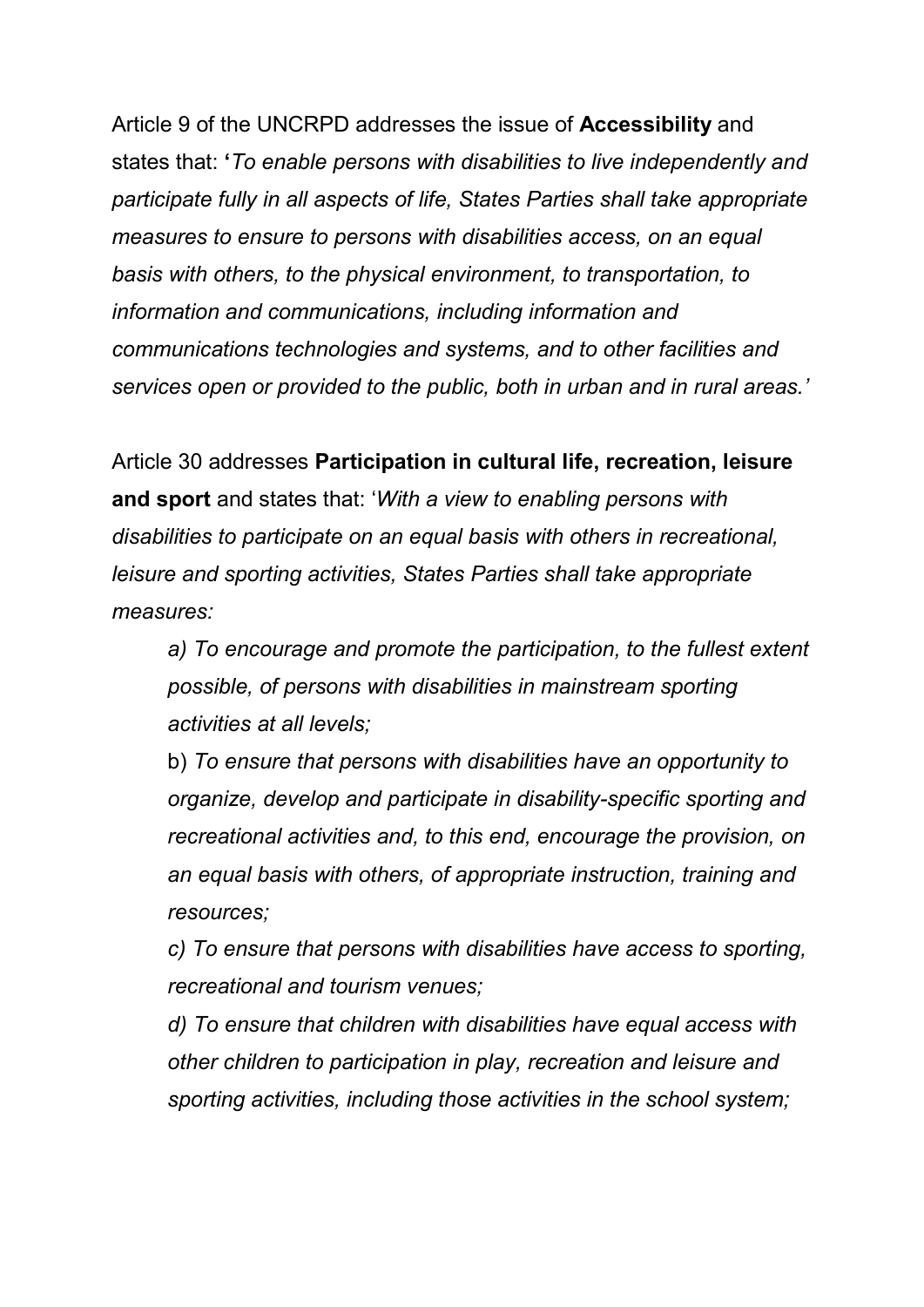*(e) To ensure that persons with disabilities have access to services from those involved in the organization of recreational, tourism, leisure and sporting activities.*

## **Proposed Performance Improvement Objectives**

The Commission welcomes the Department's plans to improve the availability of more inclusive services for those with autism and their carers. We note that progress towards the full implementation of an Autism Friendly Action Plan will be monitored via reporting to the Council's Autism Friendly Working Group.

The Commission also welcomes the Department's plans to increase the number of people participating in sport and physical activity from groups least likely to participate. We note that the Council seek to establish a baseline of current physical activity interventions offered by the Council by March 2022.

People with disabilities in Northern Ireland have the lowest sport participation rates compared with other jurisdictions in the UK and Ireland at 28% compared to Wales which is the highest at 38%. Comparing participation levels between 2010 and 2020, people with disabilities in Northern Ireland (NI) are still almost half as likely to regularly participate in sport and physical activity as non-disabled people.